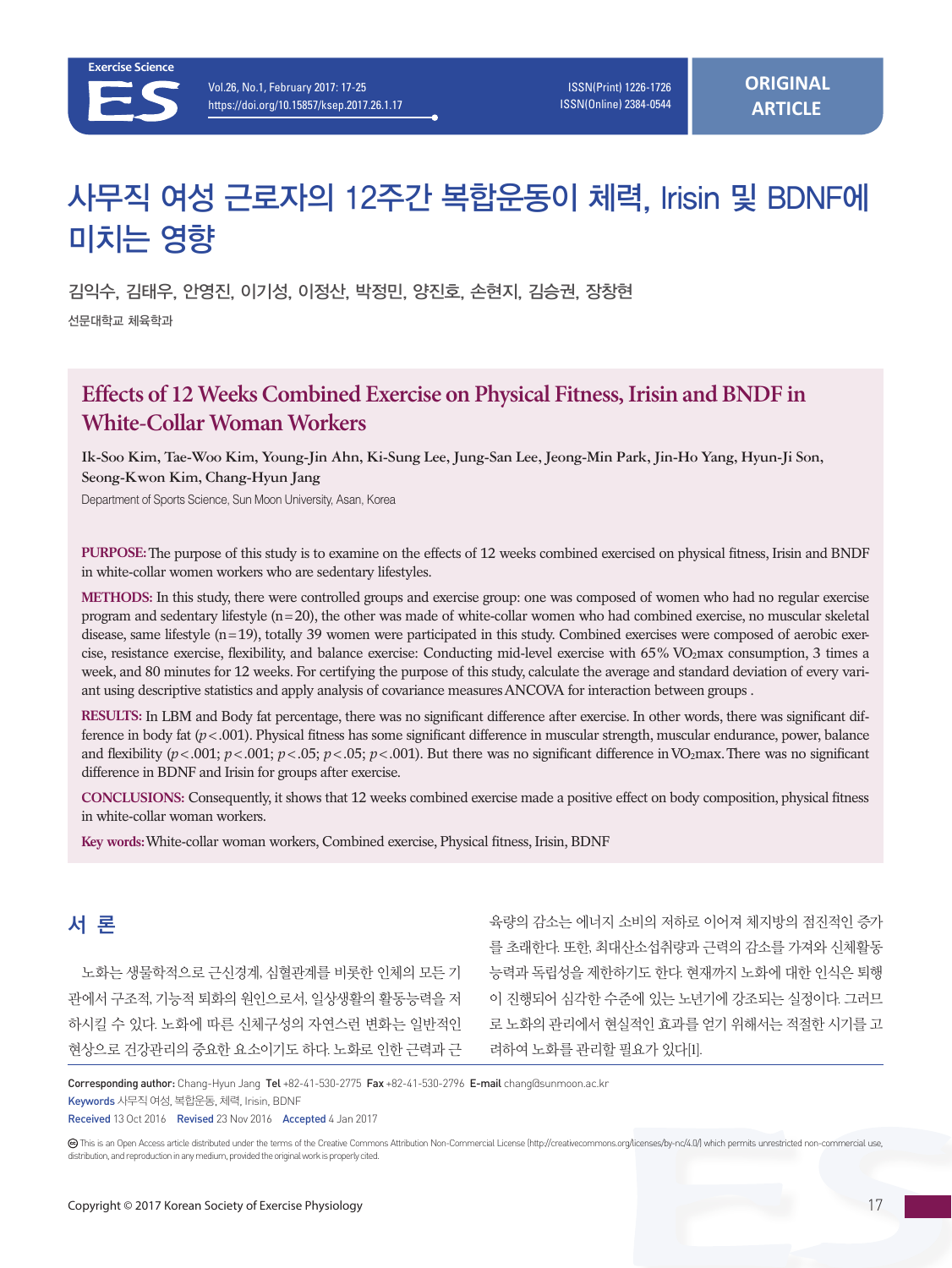# FS

특히, 중년의 직장여성이 겪는 다양한 스트레스는 건강한 사회의 구 성원으로서의 역할을 감당하기 어려운 실정이므로 적절한 대처가 필 요하다. 적당한 정도의 스트레스는 체내 항상성(homeostasis) 유지에 도움이 되지만, 이런 자극에 장기간 노출되면 교감신경과 부교감신경 의 제어기능 상실로 인한 자율신경계의 활성이 떨어져 항상성을 잃게 된다. 특히 만성적인 스트레스에 의한 교감신경의 활성화는 심혈관 질 환, 면역기능 저하 등과 같은 좋지 않은 영향을 초래할 수 있다.

대사 및 생리적 기능의 변화를 일으키는 노화에 따른 신체구성(근 육, 뼈 및 지방)의 변화는 뚜렷하게 나타난다. 30대에 정점에 이르고 40 대 이후부터 점차 감소하는 근육량의 경우 70대까지 10년마다 10-15% 씩 하지 근력의 저하가 일어나며, 이후 10년마다 25-40%의 매우 빠른 속도로 감소한다[2].

연령 증가에 따른 근육의 감소와 함께 근육 사이로 침윤하는 지방 의 부피는 연령과 비만 수준에 비례한다. 물론, 고령에 이르면 지방량 의 증가 또한 정체되거나 감소한다. 그러므로 연령에 따른 지방량의 증 가만큼 연령에 따른 지방의 재분포가 일어나게 될 것이다. 이러한 지방 의 재분포는 복부 내 내장지방 증가와 함께 지방이 근육과 뼈 사이에 축적되고, 결과적으로 골격근계의 기능저하뿐만 아니라 대사적인 변 화도 일어난다[3].

최근에 밝혀진 Irisin이라는 myokine은 지방조직에서 갈색지방을 유 도하여 운동의 유익한 효과를 매개하는 것으로 보고되었다[4]. 현재까 지 지방대사에 관여하는 Irisin의 특성 때문에 운동과 Irisin에 관한 연 구들은 주로 유산소성 운동을 적용한 경우가 많고, 일부 연구들이 유 산소 운동 또는 강도가 높은 스프린트 러닝에 의해 인체 내 Irisin 수준 의 증가를 관찰했다[1]. 또한, 증가한 Irisin 농도가 AMPK (AMP-activated protain kinase)를 활성화시켜 마지막으로 근육의 당과 지방대사 조절을 입증했고, 또 다른 연구에서는 운동 후 Irisin 및 FNDC5 mRNA 의 증가로 myostatin이 감소하여 IGF-1이 증가함을 보고한 바 있다[5].

이에 반하여 저항성 운동의 효과를 관찰한 연구들은 운동 후 Irisin 수준의 증가[6] 또는 변화가 없는[7] 서로 상반된 결과를 나타냈다. 더 욱이, 저항성 운동에 관한 연구들에서 많은 반복횟수의 근지구성 운 동을 적용해 왔으며[8], 장기간에 걸친 낮은 반복횟수의 고강도 웨이트 트레이닝에 대한 효과를 연구한 바가 없다. 또한 Irisin이 근육에서 분 비되는 myokine임을 감안할 때 장기간의 규칙적인 웨이트 트레이닝을 통한 근육량 및 근기능 향상과 더불어 Irisin 생성의 증가가 수반되어 최종적으로 지방대사에 긍정적인 영향을 미칠 가능성을 평가할 필요 가 있다[9,10]. 또한 규칙적인 유산소운동 후 혈중 BDNF (Brain-derived neurotrophic factor) 수준의 증가를 나타낸 연구의 공통점은 높은 빈 도(주당 4-7회)와 운동 강도를 가진 프로토콜을 수행한 결과라는 점이 며[11], 저항성 운동의 경우 성장호르몬 분비, 제지방 체중, 기초대사량 증가가 나타났지만[12] 운동빈도가 적거나 기간이 짧은 경우 혈중

BDNF 수준을 모두 동일하게 증가시키지는 못하였다[13]. 따라서 이 연 구에서는 복합운동 프로그램의 장기간(12주) 중강도 이상(RPE 15-16) 으로 설정하여 운동의 효과를 알아보고자 하였다.

건강관리에서 규칙적인 운동이 중요함에도 불구하고 운동프로그 램 참가자 중 약 60%가 운동시작 1개월 이내에 중도 포기하며, 직장인 의 80%가 건강증진을 위해 운동을 해야 한다는 것을 인지하면서도 운 동실천율이 3.6%에 그치고 있어 적절한 동기부여와 사회적 지지, 환경 적 지원이 요구된다[14]. 더욱이 직장여성들은 직장생활과 가족을 위 한 가사노동에 참여하는 비율이 높기 때문에 운동시설을 이용하는 것 이 제한적일 수밖에 없다. 또한, 특수한 시설을 필요로 하지 않고 가정 및 직장에서 손쉽게 수행할 수 있는 운동 프로그램의 개발 및 보급은 여성의 건강증진을 위하여 필요하다고 판단된다.

따라서 본 연구의 목적은 단조로운 운동프로그램으로 인한 지루함 을 배제하기 위해 자신의 체중을 이용한 운동과 근력, 근지구력 등의 다양한 운동을 혼합한 12주 동안의 규칙적인 복합운동이 사무직 여 성 근로자의 신체구성, 체력 요인, 혈중 Irisin과 BDNF의 변화에 미치 는 영향을 규명함으로써 지역사회에 거주하며 좌식생활이 많은 직장 여성들의 개인적인 삶의 질을 개선하고 보다 나은 행동 변화를 가져올 수 있는 효과적인 운동 프로그램의 기초자료를 제공하고자 한다.

## 연구 방법

### 1. 연구대상

본 연구의 대상은 S시 K구 소재 국민건강보험 건강증진센터의 복합 운동프로그램에 자발적으로 참여한 사무직 여성근로자 39명으로 복 합운동군 19명과 통제군 20명으로 구분하였다.

복합운동프로그램의 실시에 따른 신체조성, 체력, 혈중 Irisin 및 BDNF의 변화를 확인하고자 하였다. 연구 대상자의 신체적 특성은 Table 1과 같다.

#### 2. 측정 방법 및 절차

본 연구에서 실시한 복합운동프로그램이 사무직 여성 근로자의 신 체조성 및 혈중 Irisin과 BDNF의에 미치는 영향을 비교 분석하기 위한 측정 방법과 절차는 다음과 같다.

**Table 1.** Physical characteristics of subjects (M±SD)

|  | Age (year) Hight (cm)                                                    | Weight<br>(kq) | $\sqrt{\frac{1}{2} \cdot \frac{1}{2} \cdot \frac{1}{2} \cdot \frac{1}{2}}$ (ml/kg/min) | VO <sub>2</sub> max |
|--|--------------------------------------------------------------------------|----------------|----------------------------------------------------------------------------------------|---------------------|
|  | $CG (n = 20)$ 37.4 ± 8.0 160.2 ± 4.2 56.5 ± 9.6 28.1 ± 4.8               |                |                                                                                        | $28.5 \pm 6.7$      |
|  | EG (n = 19) $39.1 \pm 4.4$ $162.3 \pm 4.3$ $61.7 \pm 5.6$ $30.1 \pm 2.8$ |                |                                                                                        | $28.2 + 6.2$        |
|  |                                                                          |                |                                                                                        |                     |

CG, control group; EG, exercise group.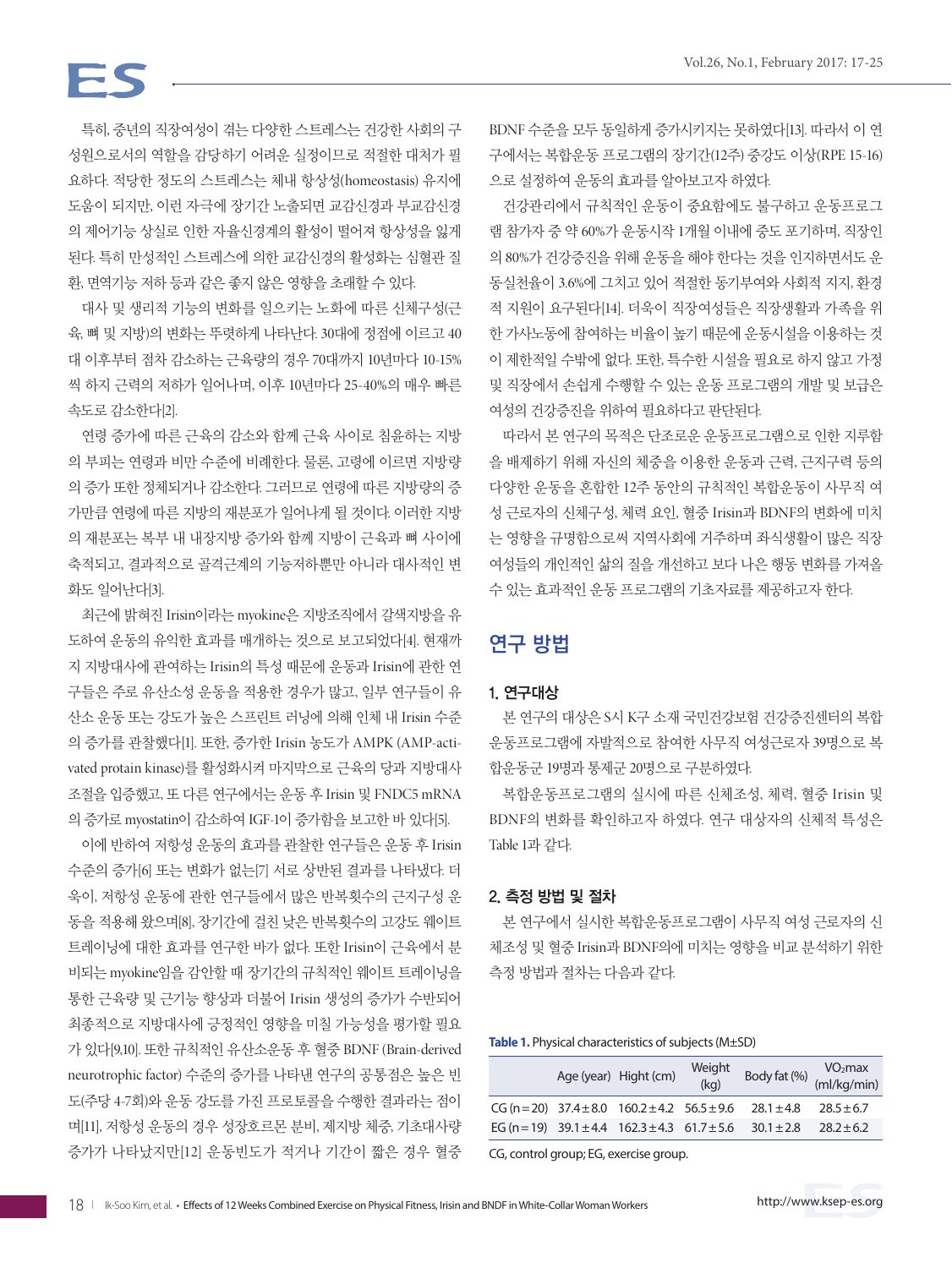#### 1) 신체계측 및 신체구성

모든 연구 참여자들의 신장과 체중(BIKI 200 JAWON MEDICAL, Gyeongbuk, Korea), 체지방률 등의 변인은 생체전기저항의 원리를 이 용한 체성분분석기(X-SCAN PLUS II JAWON MEDICAL, Gyeongbuk, Korea)로 측정하였다.

#### 2) 체력 요인

#### (1) 근력(Muscular strength)

최대근력을 측정하기 위해 Helmas Ⅲ 악력측정기(O2run, Korea)로 엄지를 제외한 네 손가락의 제2관절이 직각이 되게 너비를 조절하고, 팔을 자연스럽게 내려뜨려 악력계가 몸에 닿지 않도록 하여 악력을 2 회 측정한 후 최고값을 기록하였다.

#### (2) 근지구력(Muscular endurance)

Helmas Ⅲ 윗몸일으키기 측정기(O2run, Korea)를 사용하여 근지구 력을 측정하기 위해 윗몸일으키기를 실시하였다. 측정 시 양손을 깍지 끼워 머리 뒤를 받친 상태로 상체를 일으켰을 때 팔꿈치는 무릎에, 상 체를 다시 내렸을 때는 어깨가 측정판에 닿도록 한다. 총 30초간 실시 한 횟수를 기록하였다.

#### (3) 유연성(Flexibility)

Helmas Ⅲ 앉아윗몸앞으로굽히기 측정기(O2run, Korea)를 사용하 여 유연성의 정확한 측정을 위해 측정판에서 허리를 곧게 펴고 앉아 두 발을 발판에 댄 상태에서 양손을 모아 손가락 끝으로 밀판을 최대 로 밀어낸다. 이때 양발을 구부리거나 밀판을 치는 행위는 금지한다. 0.1 cm 단위로 측정하고, 2회 실시 후 좋은 기록을 선택하였다.

#### (4) 심폐지구력(Cardiovascular endurance)

추정 최고 맥박수의 75%에서 산소섭취량과 운동 강도를 최대산소 섭취량을 구하는 Aerobike 75XLⅡ (Combi co., Japan)로 유산소성 능 력을 평가하였다. 추정 최고 맥박수와 상한 맥박수는 다음 Table 2와 같은 식으로 산출된다. 심폐지구력 테스트의 프로토콜은 일반형, 저체 력자, 고체력자 3가지 유형으로 측정 프로토콜을 선택하여 측정하였 으며 페달회전수가 50 rpm을 유지하도록 돌려주고 출발점은 안정시 1 분간의 평균맥박수를 표시하고 종료지점은 추정맥박수의 75%를 표시

**Table 2.** Estimated HRmax & Upper limited HR by using Aerobike 75XL II

| <b>Items</b>              | Male                                                                              | Female              |
|---------------------------|-----------------------------------------------------------------------------------|---------------------|
|                           | Estimated HRmax 209-0.69 $\times$ age (beat/min) 205-0.75 $\times$ age (beat/min) |                     |
| Upper limited HR training |                                                                                   | HRmax-30 (beat/min) |
|                           | original                                                                          | entered value       |

#### **Table 3.** Combined exercise program

| Classification & Time                                               |                                   |                               | Combined exercise                                                                                                                             |                  |
|---------------------------------------------------------------------|-----------------------------------|-------------------------------|-----------------------------------------------------------------------------------------------------------------------------------------------|------------------|
| Warm-up (15 min)                                                    | Stretching and free gymnastics    |                               |                                                                                                                                               |                  |
| Main exercise (50 min) Resistance exercise (6) Kettlebell (4, 6 kg) |                                   |                               | Swing, single swing, single press, snach, side bend, squat,<br>turkish get up, dead lift                                                      | 20 min (3 set)   |
| Different types 50 min<br>exercise                                  |                                   | Gymstick (Blue)               | Squat, body rotation, backward leg extension, up right row,<br>shoulder press, bent over row, biceps curl, lunge                              | 15 min (3 set)   |
| $R + C + B$<br>$R+A+B$<br>$A + C + B$<br>$A+R+B$<br>$C+A+B$         |                                   | Dumbell (2 kg)                | Squat, lunge, shoulder press, triceps curl, biceps curl, side<br>leteral raise, side bend                                                     | 52 min (3 set)   |
|                                                                     |                                   | Thera band and<br>tubing band | Squat, shoulder press, biceps curl, tricep extension, leg<br>kick-back, up right row                                                          | 15 min (3 set)   |
|                                                                     |                                   | Medicine ball (2 kg)          | Woodchop, squat to press, body rotation, push up, sit up, toe<br>touch, twist 45                                                              | 15 min (3 set)   |
| $C+R+B$<br>$R + B$                                                  |                                   | Body weight Exercise          | Single & partner training                                                                                                                     | 15 min           |
| $A + B$<br>$C + B$<br>Core exercise (3)                             | Aerobics exercise (2)             | Stepbox                       | Aerobic gymnastics                                                                                                                            | 15 min           |
|                                                                     |                                   | Gymball (55, 65 cm)           | Gymball gymnastics exercise                                                                                                                   | 15 min           |
|                                                                     |                                   | <b>XCO</b>                    | Lumber jack, kajak, twist, shoulder shake, up low, seating<br>twist, over pull, power push, wave, shoulder rotation                           | 15 min           |
|                                                                     |                                   | <b>FLEXI-BAR</b>              | Chest and back, middle back, bottom, hip and waist, core muscle (abs,<br>obriques, deep muscle of back), thoracic spine, intensive waist-line | $15 \text{ min}$ |
|                                                                     |                                   | Stability and BOSU            | Squat, lunge, push up, supine bridge, squat balance, push up, run- 15 min (3 set)<br>ning knee lift, flanke, standing balance                 |                  |
|                                                                     | Basic exercise                    | Treadmill                     | Walking                                                                                                                                       | 20 min           |
| Cool-down (15 min)                                                  | Stretching and free<br>gymnastics |                               |                                                                                                                                               |                  |

Aerobic training (A), Resistance training (R), Core training (C), Basic training (B).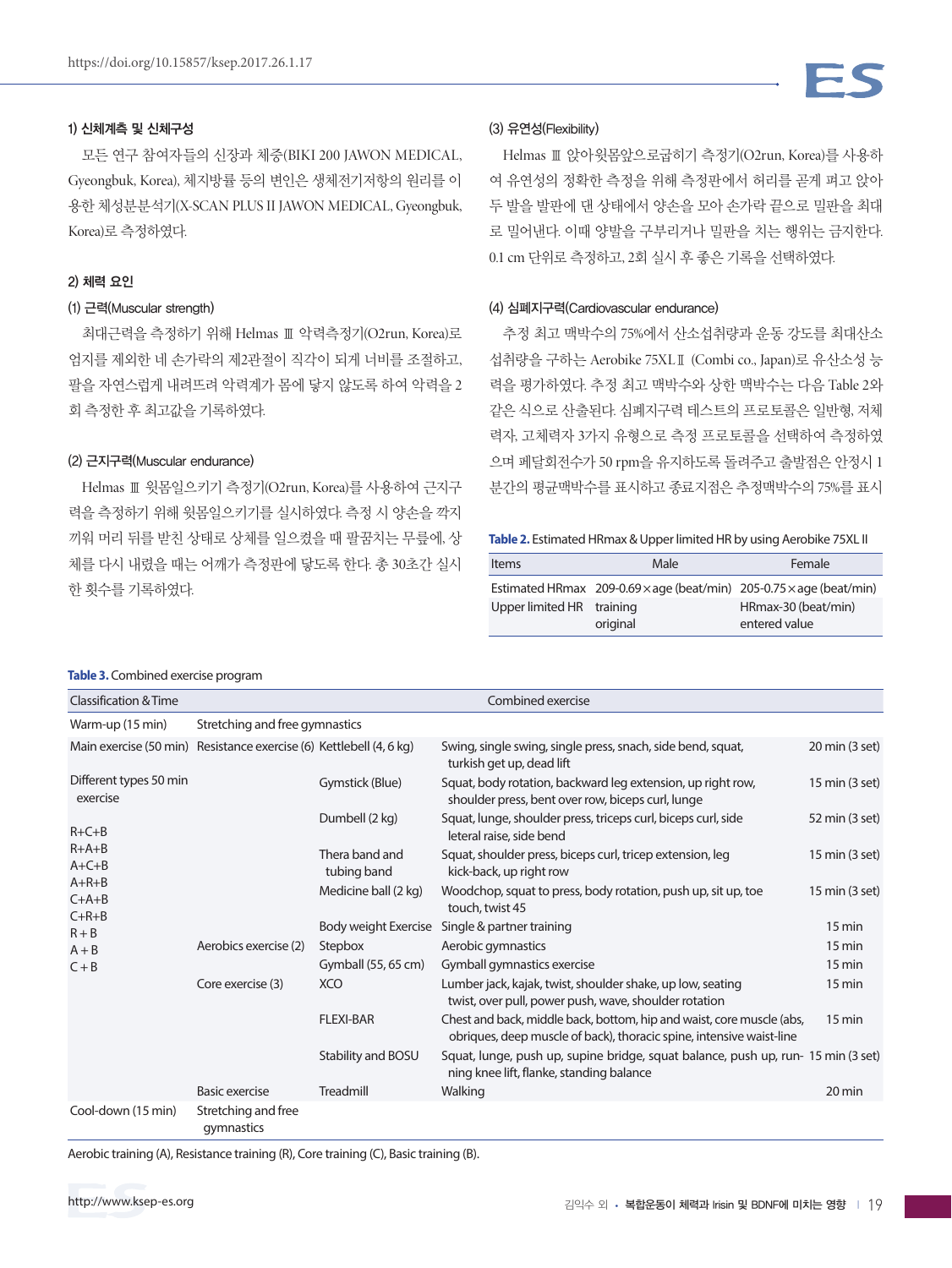하였다. 추정최고맥박수의 75% (75% HRmax)에 있는 사사율 PWC 75% HRmax (W)와 75% HRmax에 있는 산소섭취량은 VO2 75% (L/ min), VO2 75% HRmax (mL/min/kg)의 추정식을 활용하여 피측정자 의 데이터와 측정기기 내부에 입력된 데이터를 합성하여 VO<sub>2</sub>max 측 정치를 도출하였다. 맥박수가 지나치게 상승하여 상한 맥박수 75% HRmax에 도달했을 경우, 페달회전수가 연속해서 1분 이상 40 rpm 이 하로 회전할 경우, 시작 후 30분이 경과해도 맥박수가 75% HRmax에 도달하지 못할 경우, 안정 1분간과 운동 1분간의 평균 맥박수가 75% HRmax를 넘을 경우 경보음이 울리며 검사를 자동 종료하였다.

#### (5) 평형성(Balance)

Helmas Ⅲ 눈감고외발서기 측정기(O2run, Korea)로 평형성을 측정 하기 위해 주로 쓰는 발을 발모양의 그림 위에 올려놓고 나머지 다른 발을 들어서 양손을 허리에 붙인 뒤, 눈을 감고 외발로 선다. 들고 있던 발이 매트에 닿으면 측정이 종료된다. 중심을 잡고 있는 시간을 0.1초 단위로 기록하였다.

#### (6) 순발력(Power)

제자리멀리뛰기를 실시하여 순발력을 측정하였으며, 구름판 위의 도약선에서 직선으로 가장 가까운 발뒤꿈치선(착지점)까지의 거리를 단위 0.1 cm까지 측정하였고, 2회 실시 후 좋은 기록을 사용하였다.

#### 3) BDNF 및 Irisin

연구 참여자는 실험 전 12시간 동안 금식과 24시간 이내에 심한 운동

#### **Table 4.** The changes of body composition

을 금하였다. 채혈은 오전 10-11시 운동 개시 전 실시하였고, 실험 사전· 사후 총 2회에 걸쳐 좌측 위팔 주정맥에서 안정 시 채혈한 혈액 5 mL를 Enzyme linked immunosorbent assay (ELISA) 방법으로 VERSA Max Microplate Reader (Moleculardevice, USA)을 이용하여 측정하였다.

#### 4) 복합운동 프로그램

운동군에서 실시한 복합운동 프로그램은 Table 3에 제시한 바와 같 이 12주 동안 주 3회, 1회 운동 시 80분 실시하였다. 준비운동과 정리운 동은 각각 15분으로 구성하였고, 본 운동은 50분으로 저항성 운동과 유산소성 운동 등을 포함하여 구성하였으며 주차 별 점증부하를 실시 하였다. 본 운동은 체력향상과 동기강화, 흥미유발 및 출석률 제고를 고 려하여 Table 3에 제시한 12종의 운동을 두 가지 또는 세 가지를 선택하 여 복합운동프로그램을 구성하였다. 운동 강도는 힘들다고 느끼는 상 태인 운동자각도(RPE) 15-16 정도를 유지하도록 하였다.

#### 3. 자료처리

본 연구의 결과는 SPSS Ver. 21.0 통계프로그램을 이용하여 분석하 였으며, 모든 종속변인은 평균(M)과 표준편차(SD)를 산출하기 위해 기술통계를 이용하였다. 복합운동프로그램 참여여부와 집단에 따른 유의성을 검증하기 위하여 공변수(covariate)를 활용한 공분산분석 (analysis of covariance, ANCOVA)을 실시하였다. 평균 Estimated Marginal Means (EMM)을 이용하여 집단 간의 차이를 검정하였다. 모든 결과의 통계적 유의수준(α)은 5%로 설정하였다.

| Items                   | Group            | Pre            | Post           | <b>EMM</b>     |
|-------------------------|------------------|----------------|----------------|----------------|
| $LBM$ (kg)              | $CG (n=20)$      | $37.4 \pm 3.8$ | $37.0 \pm 3.7$ | $38.1 \pm 1.0$ |
|                         | EG $(n=19)$      | $38.6 \pm 2.4$ | $38.9 \pm 2.3$ | $39.5 \pm 1.0$ |
|                         | F                | 10.695         | .913           |                |
|                         | p                | $.002**$       | .346           |                |
| Body fat (kg)           | $CG (n=20)$      | $16.3 \pm 5.7$ | $15.7 \pm 5.4$ | $16.8 \pm 0.2$ |
|                         | EG $(n=19)$      | $18.7 \pm 3.2$ | $16.6 \pm 2.5$ | $15.5 \pm 0.2$ |
|                         | F                | 608.459        | 15.280         |                |
|                         | $\boldsymbol{p}$ | $.001***$      | $.001***$      |                |
| Body fat percentage (%) | $CG (n=20)$      | $28.1 \pm 4.8$ | $27.0 \pm 4.8$ | $27.2 \pm 0.9$ |
|                         | EG $(n=19)$      | $30.1 \pm 2.8$ | $28.0 \pm 2.5$ | $27.8 \pm 0.9$ |
|                         | F                | 1.263          | .286           |                |
|                         | р                | .268           | .596           |                |
| Weight (kg)             | $CG (n=20)$      | $56.5 \pm 9.6$ | $59.2 \pm 2.1$ | $58.5 \pm 0.3$ |
|                         | EG $(n=19)$      | $61.7 \pm 5.6$ | $59.0 \pm 4.5$ | $56.6 \pm 0.3$ |
|                         | F                | 1,232.159      | 20.836         |                |
|                         | р                | $.001***$      | $.001***$      |                |

Values are Mean±SD.

CG, control group; EG, exercise group; EMM, estimated marginal means.

\**p*<.05; \*\**p*<.01; \*\*\**p*<.001.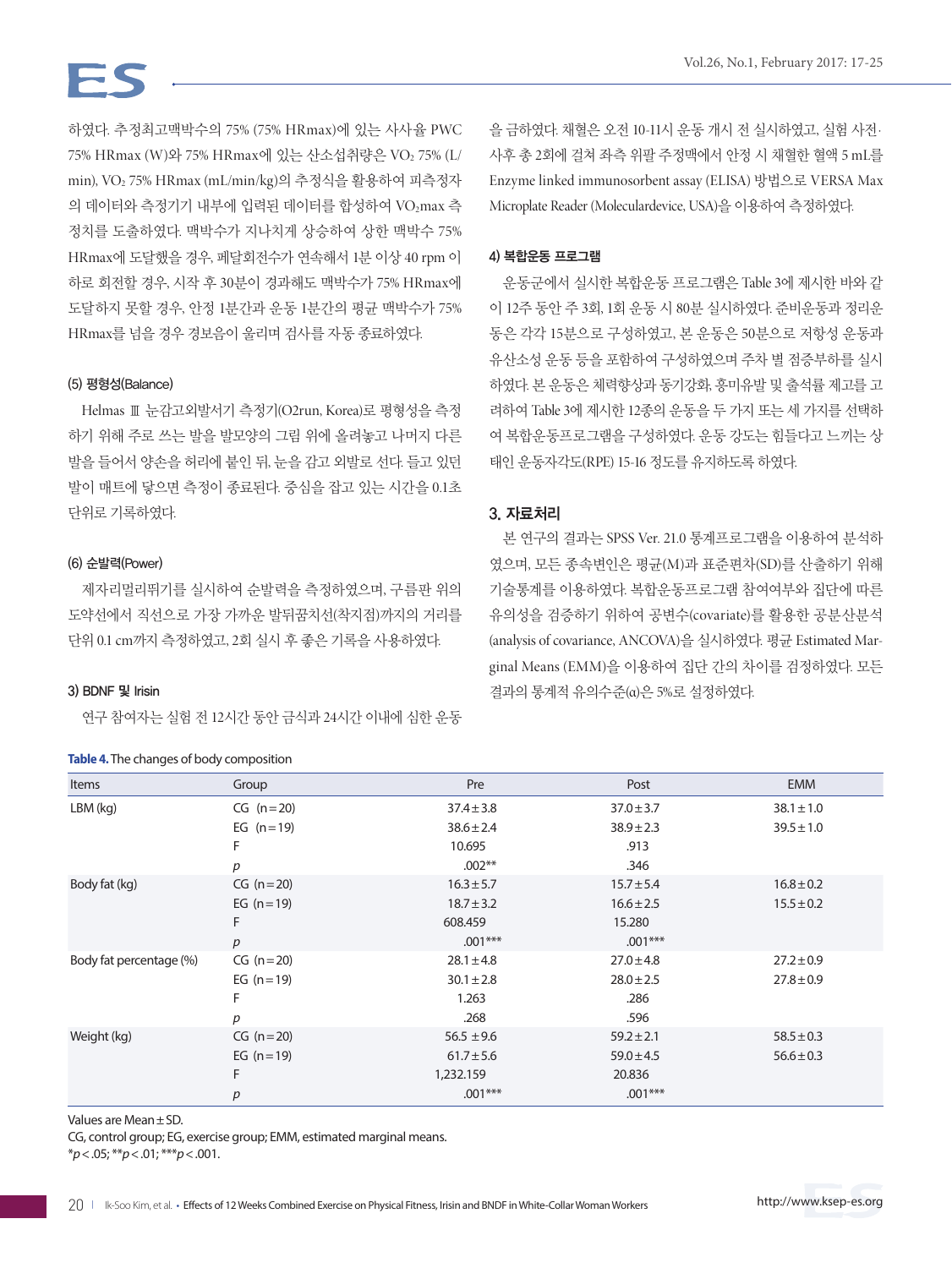# 연구 결과

#### 1. 신체구성의 변화

12주간 복합운동프로그램의 적용 후 신체구성의 결과는 Table 4에 서 제시한 바와 같다. 통제군(CG)과 운동군(EG)의 근육량의 사전값은 각각 37.4±3.8 kg과 38.6±2.4 kg이고, 사후값은 37.0±3.7 kg과 38.9±2.3 kg으로 나타났다. 사전값을 공분산분석한 결과 사전에서 유의한 차이 를 보였으나(F =10.695, *p*< .002), 사후 집단 간 차이는 유의하지 않았다. 조정평균값은 통제군(CG)은 38.1 ±1.0 kg였으며, 운동군(EG)은 39.5±1.0 kg으로 나타났다. 체지방량의 사전값은 각각 16.3±5.7 kg과 18.7±3.2 kg이고, 사후값은 15.7±5.4 kg과 16.6±2.5 kg으로 나타났다. 사전값과 사후값을 분석한 결과 두 집단 모두에서 사전과 사후값에서 유의한 차이를 보였다(F = 608.459, *p*< .001; F =15.280, *p*< .001). 두 집단 의 조정평균값은 통제군(CG)은 16.8±0.2 kg이었으며, 운동군(EG)은 15.5±0.2 kg으로 나타났다. 체지방률에 대한 사전값은 각각 28.1±4.8% 와 30.1±2.8%이고, 사후값은 27.0±4.8%와 28.0± 2.5%로 나타났다. 사 전값과 사후값을 분석한 결과 두 집단 모두 유의한 차이를 보이지 않 았다. 조정평균값은 통제군(CG)은 27.2±0.9%였으며, 운동군(EG)은

#### **Table 5.** The changes of physical fitness

27.8±0.9%로 나타났다. 체중의 사전값은 각각 56.5±9.6 kg과 61.7±5.6 kg 이고, 사후값은 59.2±2.1 kg과 59.0±4.5 kg으로 나타났다. 사전값을 분 석한 결과 사전과 사후값에서 모두 유의한 차이를 보였다(F=1232.159, *p*< .001; F =20.836, *p*< .001). 조정평균값은 통제군(CG)은 58.5±0.3 kg였 으며, 운동군(EG)은 56.6±0.3 kg으로 나타났다.

#### 2. 체력의 변화

체력요인의 변화에 대한 분석 결과는 Table 5와 같다. 통제군(CG)과 운동군(EG)의 근력의 사전값은 각각 21.2±4.2 kg과 23.8±5.2 kg이고, 사후값은 21.3±5.1 kg과 25.2±4.0 kg으로 나타났다. 사전값을 분석한 결과 사전값과 사후값에서 유의한 차이를 보였다(F =108.476, *p*< .001; F = 6.733, *p*< .014). 조정평균값은 통제군(CG)은 22.5±0.5 kg였으며, 운 동군(EG)은 24.3±0.5 kg으로 나타났다. 근지구력의 사전값은 각각 12.6±4.3 reps과 12.2±4.4 reps이고, 사후값은 11.4±5.1 reps과 15.5±5.5 reps로 나타났다. 사전값과 사후값의 분석 결과 두 집단 모두 유의한 차이를 보였다(F =71.122, *p*< .001; F =21.272, *p*< .001). 근지구력의 조정 평균값은 통제군(CG)에서는 11.7±0.7 reps였으며, 운동군(EG)은 16.0±0.7 reps로 나타났다. 순발력의 사전값은 각각 132.7±14.1 cm와

| Items                                              | Group            | Pre              | Post             | <b>EMM</b>      |
|----------------------------------------------------|------------------|------------------|------------------|-----------------|
| Muscle strength (grip power, kg)                   | $CG (n = 20)$    | $21.2 \pm 4.2$   | $21.3 \pm 5.1$   | $22.5 \pm 0.5$  |
|                                                    | EG $(n = 19)$    | $23.8 \pm .5.2$  | $25.2 \pm 4.0$   | $24.3 \pm 0.5$  |
|                                                    | F                | 108.476          | 6.733            |                 |
|                                                    | p                | $.001***$        | $.014***$        |                 |
| Muscle endurance (sit-up, reps)                    | $CG (n = 20)$    | $12.6 \pm 4.3$   | $12.2 \pm 4.4$   | $11.7 \pm 0.7$  |
|                                                    | EG $(n = 19)$    | $11.4 \pm 5.1$   | $15.5 \pm 5.5$   | $16.0 \pm 0.7$  |
|                                                    | F                | 71.122           | 21.272           |                 |
|                                                    | $\boldsymbol{p}$ | $.001***$        | $.001***$        |                 |
| Power (standing long jump, cm)                     | $CG (n = 20)$    | $132.7 \pm 14.1$ | $134.9 \pm 14.7$ | $140.3 \pm 2.3$ |
|                                                    | EG $(n = 19)$    | $145.0 \pm 22.0$ | $155.6 \pm 22.4$ | $147.9 \pm 2.4$ |
|                                                    | F                | 92.498           | 4.821            |                 |
|                                                    | р                | $.001***$        | $.035***$        |                 |
| Blance (standing on one leg with eyes closed, sec) | $CG (n = 20)$    | $23.4 \pm 14.3$  | $23.4 \pm 15.6$  | $26.7 \pm 1.2$  |
|                                                    | EG $(n = 19)$    | $28.3 \pm 20.3$  | $34.5 \pm 20.4$  | $30.3 \pm 1.2$  |
|                                                    | F                | 408.53           | 4.656            |                 |
|                                                    | $\boldsymbol{D}$ | $.001***$        | $.038**$         |                 |
| Flexibility (sitting-trunk flection test, cm)      | $CG (n = 20)$    | $10.0 \pm 8.4$   | $10.0 \pm 9.5$   | $9.9 \pm 0.6$   |
|                                                    | EG $(n = 19)$    | $9.9 \pm 8.1$    | $13.6 \pm 7.6$   | $13.5 \pm 0.5$  |
|                                                    | F                | 427.493          | 21.921           |                 |
|                                                    | p                | $.001***$        | $.001***$        |                 |
| VO <sub>2</sub> max (aerobike, mL/kg/min)          | $CG (n = 20)$    | $28.5 \pm 6.7$   | $28.8 \pm 6.2$   | $28.6 \pm 0.3$  |
|                                                    | EG $(n = 19)$    | $28.2 \pm 6.2$   | $29.01 \pm 6.3$  | $29.2 \pm 0.3$  |
|                                                    | F                | 650.132          | 1.422            |                 |
|                                                    | p                | $.001***$        | .238             |                 |

Values are Mean±SD.

CG, control group; EG, exercise group; EMM, estimated marginal means.

\**p*<.05; \*\**p*<.01; \*\*\**p*<.001.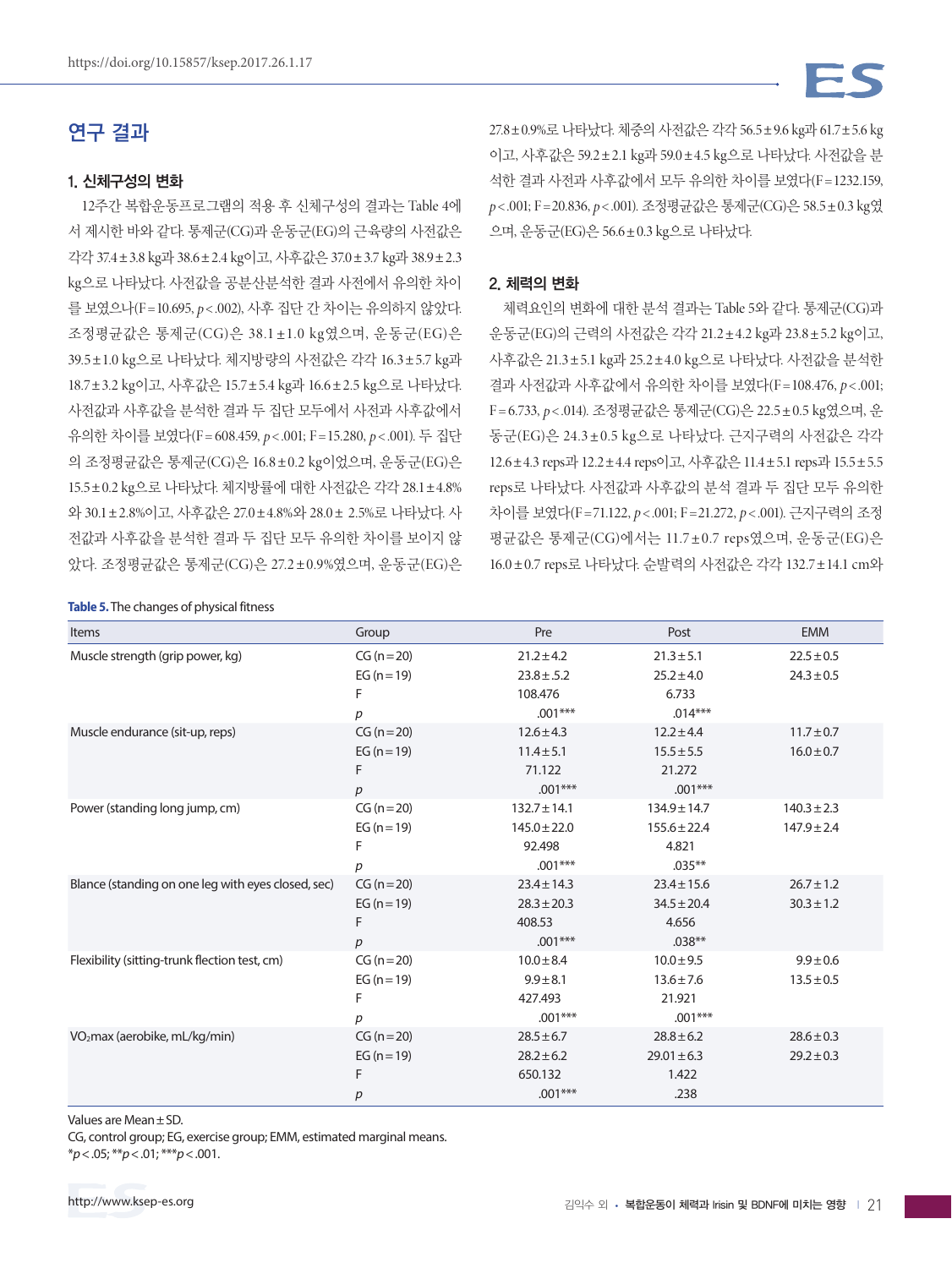

| Items          | Group           | Pre                    | Post                   | <b>EMM</b>           |
|----------------|-----------------|------------------------|------------------------|----------------------|
| BDNF (pg/mL)   | $CG (n = 20)$   | $26,239.2 \pm 4,081.2$ | $24,369.5 \pm 4,511.5$ | $25,001.9 \pm 674.1$ |
|                | EG ( $n = 19$ ) | $23,020.8 \pm 4,754.3$ | $24,730.0 \pm 4,754.1$ | $23,727.6 \pm 786.2$ |
|                |                 | 54.682                 | 1.503                  |                      |
|                | D               | $.001***$              | .230                   |                      |
| Irisin (ng/mL) | $CG (n = 20)$   | $6.19 \pm 1.6$         | $13.61 \pm 1.7$        | $12.1 \pm 0.8$       |
|                | EG $(n=19)$     | $5.09 \pm 1.4$         | $13.36 \pm 2.1$        | $12.2 \pm 1.0$       |
|                | F               | 6.176                  | 0.016                  |                      |
|                | р               | $.019**$               | .900                   |                      |

#### **Table 6.** The changes of BDNF and Iirisin

Values are Mean±SD.

CG, control group; EG, exercise group; EMM, estimated marginal means.

\**p*<.05; \*\**p*<.01; \*\*\**p*<.001.

145.0±22.0 cm이고, 사후값은 134.9±14.7 cm와 155.6±22.4 cm로 나타 났다. 사전값과 사후값을 분석한 결과 두 집단 모두에서 유의한 차이를 보였다(F = 92.498, *p*< .001; F = 4.821, *p*< .035). 조정평균값은 통제군(CG) 은 140.3±2.3 cm였으며, 운동군(EG)은 147.9±2.4 cm로 나타났다. 평형 성의 사전값은 각각 23.4 ±14.3 sec과 28.3±20.3 sec이고, 사후값은 23.4±15.6 sec와 34.5±20.4 sec로 나타났다. 사전값과 사후값을 분석한 결과 두 집단 모두가 유의한 차이를 보였다(F = 408.530, *p* < .001; F = 4.656, *p*< .038). 조정평균값은 통제군(CG)은 26.7±1.2 sec였으며, 운동 군(EG)은 30.3±1.2 sec로 나타났다. 유연성의 사전값은 각각 10.0±8.4 cm와 9.9±8.1 m이고, 사후값은 10.0±9.5 m와 13.6±7.6 m로 나타났다. 사전값과 사후값의 분석 결과 두 집단 모두 유의한 차이를 보였다(F = 427.493, *p* < .001; F =21.921, *p* < .001). 유연성의 조정평균값은 통제군 (CG)은 9.9±0.6 m였으며, 운동군(EG)은 13.5±0.5 cm로 나타났다. 최대 산소섭취량의 사전값은 각각 28.50±6.7 mL/kg/min과 28.16±6.2 mL/ kg/min이고, 사후값은 28.8±6.2 mL/kg/min와 29.01±6.3 mL/kg/min로 나타났다. 사전값을 부석 결과 유의한 차이를 보였으(F = 650.132, *p* < .001), 사후 집단 간 차이는 유의하지 않았다. 조정평균값은 통제군 (CG)은 28.6±0.3 mL/kg/min였으며, 운동군(EG)은 29.2±0.3 mL/kg/ min으로 나타났다.

#### 3. BDNF와 Irisin의 변화

BDNFD와 Irisin의 변화에 대한 분석결과는 Table 6과 같다. 통제군 (CG)과 운동군(EG)의 BDNF 사전값은 각각 26,239.2±4,081.2 pg/mL과 23,020.8±4,754.3 pg/mL이고, 사후값은 24,369.5±4,511.5 pg/mL와 24,730.0±4,754.1 pg/mL으로 나타났다. 사전값을 분석한 결과 사전에 서 유의한 차이를 보였으나(F =54.682, *p*< .001), 사후 집단 간 차이는 유 의하지 않았다. 조정평균값은 통제군(CG)은 25,001.9±674.1 pg/mL였으 며, 운동군(EG)은 23,727.6±786.2 pg/mL로 나타났다(Table 6).

두 집단에서 Irisin의 사전값은 각각 6.19±1.6 ng/mL와 5.09±1.4 ng/ mL이고, 사후값은 13.61±1.7 ng/mL와 13.36±2.1 ng/mL로 나타났다. 사전값을 부석한 결과 사전에서 유의한 차이를 보였으나(F = 6.176, *p*< .019), 사후 집단 간 차이는 유의하지 않았다. 조정평균값은 통제군 (CG)은 12.1±0.8 ng/mL였으며, 운동군(EG)은 12.2±1.0 ng/mL로 나타 났다(Table 6).

### 논 의

비만은 유전적, 생화학적, 심리적, 생리적, 환경적 요인 등이 복합적 으로 작용하며, 중요한 직접적인 요인으로 신체활동의 부족을 들 수 있다. 이처럼 신체 비활동으로 인해 신체구성의 불균형이 일어나면서 비만, 당뇨, 고혈압과 같은 생활습관병에 노출될 확률이 증가하게 된 다. 신체구성은 건강관련 체력의 중요한 요소로 성인기에 이르기까지 지속적인 변화를 보이며, 규칙적인 신체활동은 신체구성에 긍정적인 영향을 미친다[15,16].

운동과 관련한 신체구성의 변화를 관찰한 연구를 살펴보면, 비만인 남녀 19명을 대상으로 6주간의 저항운동과 최대산소섭취량의 60% 강 도로 주 5회, 1회 45분간의 유산소운동(경보와 가벼운 조깅)을 적용한 Hinton et al. [17]의 연구는 체중, BMI와 체지방률의 유의한 감소를 보 고하였고, 32-59세의 비만 남성을 대상으로 12개월 동안 매일 걷기운 동을 실시한 Miyatake et al. [18]의 결과도 체지방률과 BMI의 유의한 감소 및 제지방량의 감소를 보여주었다. 이러한 규칙적인 운동 특히, 유산소운동은 비만 중년여성의 제지방량을 유지하면서 체중감소 효 과와 함께 HDL-C의 증가 및 TC, TG, LDL-C의 감소를 가져와 각종 심장질환의 예방에 기여하며, 중년 여성의 비만 치료에 효과적인 방법 으로 알려져 있다. 신체구성의 개선을 위한 운동으로는 유산소운동뿐 만 아니라 저항성운동 등을 병행하는 복합운동이 권장되어 왔다. 유 산소운동과 저항성운동을 병행한 복합운동이 신체구성과 혈중지질 대사에 긍정적인 변화를 초래하며, 유산소운동 외에도 근력운동 또한 TC, LDL-C의 감소와 함께 HDL-C를 증가시킨다고 보고하였다[10].

본 연구에서도 체지방량이 감소한 것은 선행연구와 유사한 결과를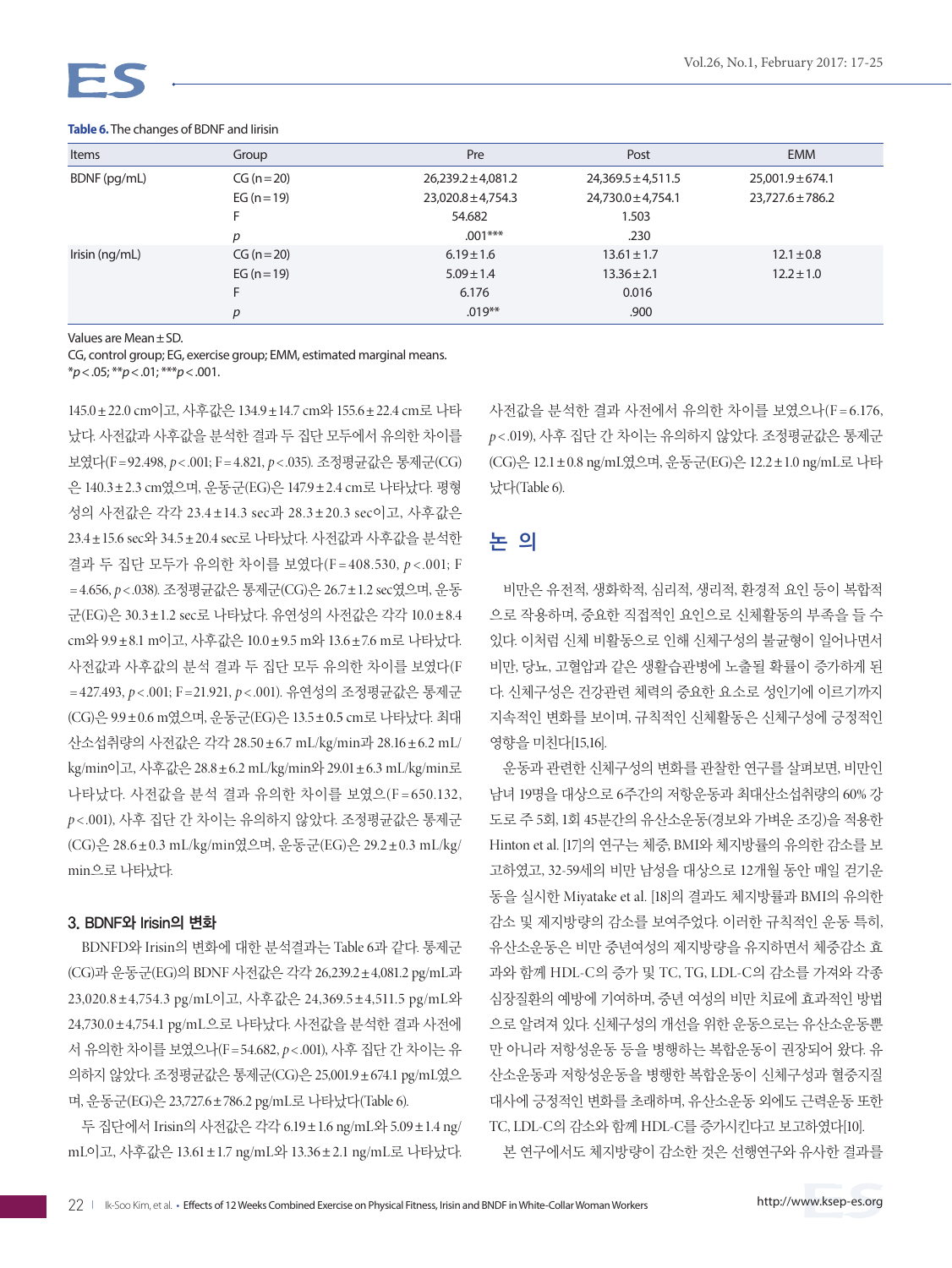나타냈다. 근육량의 유의한 증가가 없는 것은 Miyatake et al. [18]의 연 구와 같았다. 단일운동으로 실시한 연구와 달리 본 연구에서는 케틀 벨, 덤벨, 탄력저항 운동기구 등 저항성운동과 걷기 등 유산소운동을 규칙적으로 실시하여 체중과 체지방량이 감소된 것으로 보인다.

본 연구와 달리 비만 청소년을 대상으로 수행한 Hwang et al. [19]과 Lee et al. [15]의 연구도 유산소운동을 포함한 복합운동을 실시한 결과 체지방률과 BMI가 유의하게 감소하였다고 보고하였다. 연구대상의 특성과 운동 강도까지 고려한 유산소운동을 적용한[20]의 연구도 체 지방률과 허리둘레가 중강도 운동집단과 고강도 운동집단의 경우에 운동 후 유의한 감소를 보고하였다. 이러한 선행연구들과 비교하였을 때 본 연구의 복합운동프로그램이 골격근의 이완과 수축을 통해 전신 을 고르게 움직이는 운동의 형태를 가지고 있기 때문에 선행 연구들 과 유사한 긍정적인 효과가 있는 것으로 생각된다. 그러므로 규칙적이 고 지속적인 복합운동은 체중은 물론 체지방 감소와 제지방 증가를 가져오고, 지질대사를 효과적으로 개선시키는 것으로 판단된다. 관절 과 신체에 부담이 되지 않는 범위 내에서 복합운동을 지속 한다면 사 무직 여성 근로자들의 비만 예방 및 개선에 효과가 있는 것으로 판단 된다. 특히 영양관리와 스트레스 등 운동 이외의 요인들의 행동수정과 관리가 이루어질 경우 효과적인 개선이 있을 것으로 기대된다.

비만은 행동체력의 저하 및 심폐능력의 감소와 함께 대사기능을 저 하시키며, 낮은 심폐체력은 관상동맥질환으로 인한 사망률을 높이는 강력한 예견인자로 인종, 성별과 초기 체력수준에 관계없이 운동에 의 해 증가시킬 수 있다[21]. 더욱이 중년여성의 경우 급격하게 체력이 저 하되는 경험을 하게 되는데 이는 일상생활의 장애를 초래할 수 있다. 65-90세의 과체중과 비만인 남녀를 대상으로 12주 동안 1회 45분의 중 강도(VO2max 50%)와 고강도(VO2max 75%) 유산소운동을 적용한 Coker et al. [22]의 연구에서 두 강도에서 모두 최대산소섭취량이 유의 하게 증가하였고, 건강한 60대 여성을 대상으로 24주간 HRmax의 80% 강도의 유산소운동과 저항운동을 함께 실시한 Tsourlou et al. [23] 의 연구에서도 유연성과 근력이 향상되었다. 또한 비만인 대학생을 대 상으로 Kim et al. [24]이 12주 동안 주 5회, 1회 60분의 운동프로그램을 실시한 연구에서도 근지구력, 유연성, 평형성이 개선되었음을 보고하 였다.

본 연구에서도 12주간 복합운동 실시 후 근력, 근지구력, 순발력이 향상되었고, 복합운동 프로그램 후 근력과 근지구력이 향상되면서 평 형성도 향상되었다. 또한 체중과 체지방량의 감소 등으로 인해 유연성 이 개선되었다고 생각된다. 12주 동안 복합운동을 실시한 중년 내장비 만 여성에서 신체구성과 건강관련 체력이 개선되었으며[25,26]의 연구 결과로 미루어 보아 복합운동을 실시한 후 체력의 향상이 Adiponectin 의 증가에 도움을 준 것으로 나타났다. 본 연구에서 최대산소섭취량은 복합운동실시 후 통계적으로 유의한 향상을 보이지 않았는데 이는 복 합운동 프로그램 중 유산소운동보다는 저항성운동이 차지한 비율이 큰 것의 영향으로 생각된다.

BDNF는 말초와 중추신경시스템과 혈소판, 내피세포, 평활근, 다양 한 면역세포와 골격근에서 생성 및 분비되는 신경성장인자 중의 하나 로 신경조직발생(neurogenesis)과 신경퇴화(neurodegeneration), 해마의 신경가소성(neural plasticity)에 긍정적인 영향을 미치며, 기억과 학습 능력을 증진시킨다[27]. 최근 BDNF의 역할을 보면, 체중과 에너지 항 상성 조절[28]과 골격근의 지방산화대사에도 주요한 역할을 하는 것으 로 나타났다[29]. 고강도(환기역치+10%)와 중강도(환기역치-20%)로 나 누고 운동 전후 BDNF 농도를 비교한[30]의 연구도 고강도 그룹에서 운동 후 유의한 증가를 나타냈다. 이처럼 일회성 운동의 강도가 증가 함에 따라 건강한 대상과 대사 질환자 모두 혈중 BDNF 수준이 증가 하는 것으로 나타났지만, 증가율은 대사 질환자에서 더 높았다. 또한 일회성 운동 종료 후 BDNF 농도는 수 시간 내 안정 시 수준으로 회귀 하는 것으로 나타났다.

Goekint et al. [13]은 10주간 근력운동이 BDNF 농도를 증가시켰지만 통계적으로 유의한 차이를 나타내지 못한 이유로 BDNF 측정의 부적 절한 부위[11]와 근력운동이 실제 BDNF 농도를 유의하게 변화시키기 에 충분치 않은 강도라 보고하였다. 그러나 Yarrow et al. [31]의 연구는 일회성 근력운동으로 인한 혈청 BDNF 농도가 유의하게 증가함을 보 여주었다. 규칙적인 저항성 운동을 적용한 연구들을 종합하면, 저항성 운동 자체는 말초의 안정 시 BDNF 농도의 증가를 가져오지 못하였다. 이것은 짧은 저항성 운동 빈도(주당 3회)가 안정 시 BDNF 농도를 증가 시키기에 충분하지 않음을 시사한다. 또한 건강한 사람을 대상으로 근 력운동 후 안정 시 말초 BDNF 농도는 증가하지 않았다[13,31]. 그러나 노인을 대상으로 복합운동(유산소와 저항성 운동)의 효과를 연구한 Lee et al. [32]는 운동군의 안정 시 BDNF와 IGF-1이 유의하게 증가하 는 것을 보여주었다. 12주간 복합운동을 적용한 본 연구에서도 BDNF 수준 변화 양상이 운동군과 통제군 모두에 유의하지 않았다. 이는 Yallow et al. [31]과 Goekint et al. [13]과의 연구와 유사한 연구 결과가 나타났다. 운동 후 증가된 BDNF 수준을 나타낸 연구의 공통점은 운 동 강도와 빈도가 높다는 점이며, 아직까지 높아진 안정 시 BDNF 수 준의 기전과 얼마 동안 유지가 되는지 밝혀지지 않은 상태로 관련 후 속 연구가 필요하다.

최근에 밝혀진 Irisin이라는 myokine은 지방조직에서 갈색지방을 유도하여 운동의 유익한 효과를 매개하는 것으로 알려졌다[4]. 지구성 운동을 실시하면 몸에서 Irisin이 생성되며, 신경영양인자인 BDNF의 방출을 촉진하여 신경질환의 발생을 예방하는 역할을 하는 것으로 보고되었다[33]. 일회성 고강도운동은 인간의 Iirisin 분비를 유도하는 것으로 나타났으며, 운동을 통해 증가한 Iirisin은 BDNF의 발현과 다 른 신경보호 유전자의 발현을 유도하며 지구성운동은 뇌의 BDNF 발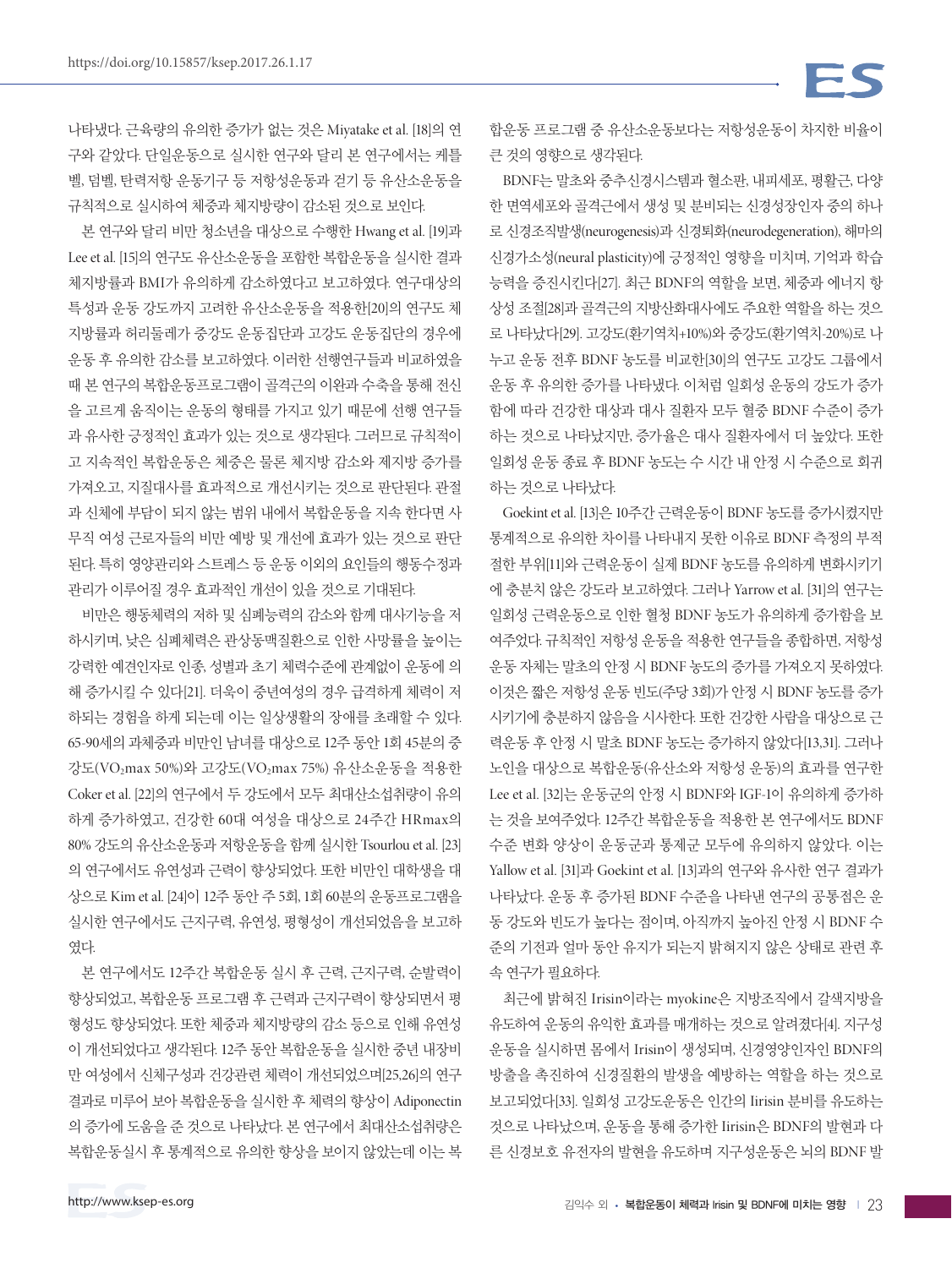현과 함께 PGC-1α 및 FNDC5의 대사중재자로서 중요한 역할을 한다 [34]. 본 연구에서는 복합운동을 실시한 후 사무직 여성 근로자들의 혈 중 Iirisin 농도는 유의하게 증가하지 않았다. Irisin이 신체활동에 의한 에너지 대사의 항상성과 관련이 있는지, 운동 유형과 일반적인 것보다 특정한 운동 지속시간에 종속되는지 관련된 연구의 필요성을 제시한 다. 특히 본 연구에서 혈액요인은 길지 않은 연구 기간과 심리적 또는 생리적 요인 등을 완벽히 통제 못한 한계점이 반영된 것으로 생각된다.

본 연구의 복합운동이 신체구성과 기초 체력에 긍정적인 영향을 준 것은 규칙적인 운동이 영향을 미친 것으로 생각된다. 특히 신체 활동량 이 적은 사무직 여성 근로자들은 약화된 체력과 중심근육 등의 질과 양 개선에 도움이 되는 저항성 운동과 심폐능력 및 대사량 증가를 위 한 유산소운동 등을 단기간에 실시할 것이 아니라 트레이닝의 원리에 입각하여 일상생활 속에서 장기간 꾸준히 실천하여야 비만 개선과 체 력 향상, 혈관 건강에 유익한 효과가 있을 것으로 생각된다.

# 결 론

본 연구는 사무직 여성 근로자들의 12주간 복합운동프로그램 적용 유무에 따른 신체구성, 체력, 혈중 BDNF와 Irisin의 변화를 비교 분석 하는 것이며, 연구의 목적을 이루기 위하여 사무직 여성 근로자 총 39 명을 통제군(CG) 20명, 운동군(EG) 19명의 두 집단으로 구분하였으며 본 연구의 결과는 다음과 같다. 복합운동프로그램 적용 후 체지방량 과 체중, 근력과 근지구력, 순발력, 평형성, 유연성은 집단 간 모두 유의 한 차이가 나타난 것은 복합운동의 효과를 잘 반영한 것으로 보이나 혈중 BDNF와 Irisin은 두 집단 모두 유의한 차이를 보이지 않았음을 확인할 수 있었다.

## **REFERENCES**

- 1. Kraemer RR, Shockett P, Webb ND, Shah U, Castracane VD. A transient elevated Irisin blood concentration in response to prolonged, moderate aerobic exercise in young men and women. Hormone and Metabolic Research 2014;46(02):150-154.
- 2. Goodpaster BH, Park SW, Harris TB, Kritchevsky SB, Nevitt M, et al. The loss of skeletal muscle strength, mass, and quality in older adults: the health, aging and body composition study. The Journals of Gerontology Series A: Biological Sciences and Medical Sciences 2006; 61(10):1059-1064.
- 3. Ilich JZ, Kelly OJ, Inglis JE, Panton LB, Duque G, et al. Interrelationship among muscle, fat, and bone: connecting the dots on cellular, hormonal, and whole body levels. Ageing Research Reviews 2014;15:51-60.
- 4. Boström P, Wu J, Jedrychowski MP, Korde A, Ye L, et al. A PGC1-dependent myokine that drives brown-fat-like development of white fat and thermogenesis. Nature 2012;481(7382):463-468.
- 5. Huh JY, Dincer F, Mesfum E, Mantzoros CS. Irisin stimulates muscle growth-related genes and regulates adipocyte differentiation and metabolism in humans. International Journal of Obesity 2014a;38(12): 1538-1544.
- 6. Pekkala S, Wiklund PK, Hulmi JJ, Ahtiainen JP, Horttanainen M, et al. Are skeletal muscle FNDC5 gene expression and Irisin release regulated by exercise and related to health. The Journal of Physiology 2013; 591(21):5393-5400.
- 7. Moraes C, Leal VO, Marinho SM, Barroso SG, Rocha GS, et al. Resistance exercise training does not affect plasma Irisin levels of hemodialysis patients. Hormone and Metabolic Research 2013;45(12):900- 904.
- 8. Scharhag-Rosenberger F, Meyer T, Wegmann M, Ruppenthal S, Kaestner L, et al. Irisin does not mediate resistance training-induced alterations in resting metabolic rate. Medicine and Science in Sports and Exercise 2014;46(9):1736-1743.
- 9. Lee HH, Kim BG, Kim CJ, Yoon JH, Jung IG, et al. Effects of treadmill exercise on cell proliferation and BDNF expression in the rat hippocampus after traumatic brain injury. Exercise Science 2008;17(3):363- 372.
- 10. Tucker LA, Silvester LJ. Strength training and hypercholesterolemia: an epidemiologic study of 8499 employed men. American Journal of Health Promotion 1996;11(1):35-41.
- 11. Seifert T, Brassard P, Wissenberg M, Rasmussen P, Nordby P, et al. Endurance training enhances BDNF release from the human brain. American Journal of Physiology-Regulatory, Integrative and Comparative Physiology 2010;298(2):R372-R377.
- 12. Leite RD, Prestes J, Rosa C, De Salles BF, Maior A, et al. Acute effect of resistance training volume on hormonal responses in trained men. Journal of Sports Medicine and Physical Fitness 2011;51(2):322.
- 13. Yoo J, Lee CY. The effect of weight beared circuit training program for 12weeks on chronic disease risk factors and physical fitness of working men. Korean Society of Sport and Leisure Studies 2012;47(2):939–946.
- 14. Lee IN, Cho BO, Jeong GG, Kim SY, Jang CH. Effects of Drinking and Exercise Habits on Metabolic Syndrome Risk Factors and Insulin Resistance in Computing Workers. Exercise Science 2014;23(4):365-373.
- 15. Lee SB, Jang CH. Effect of yong moo do combined obesity levels on vascular compliance, blood lipid and adiponectin in adolescent. Exer-